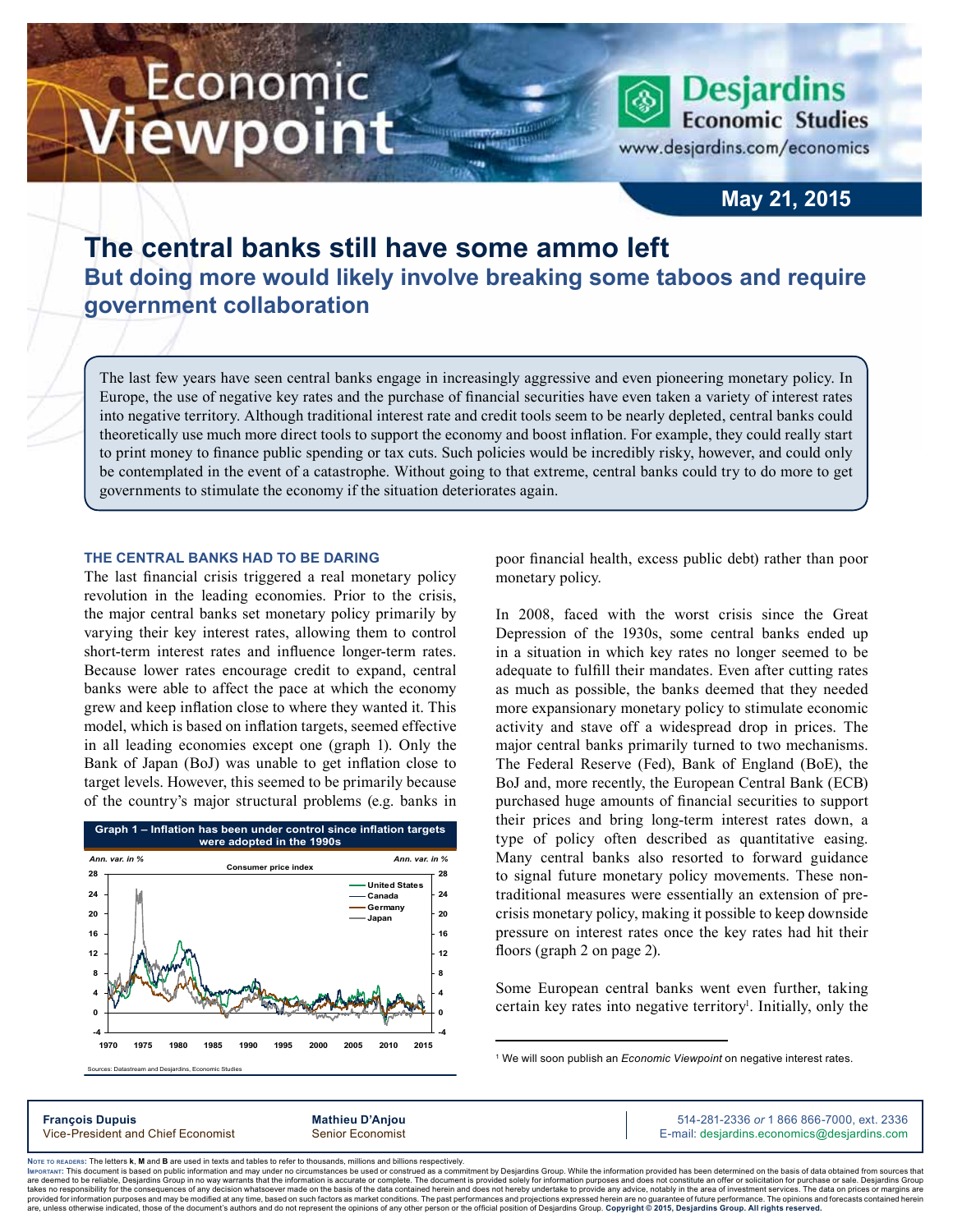

*Economic Viewpoint* May 21, 2015 www.desjardins.com/economics



rate paid on financial institutions' deposits with the central bank was negative. Recently, however, Switzerland and Sweden also took their overnight rates into the red to offset upside pressures on their currencies and fight deflation.

#### **A limited success**

The last few years have shown that central banks were able to get around the problem of the zero bound for interest rates to further ease their monetary policies. Simultaneously, recent experience has highlighted the limits of interestbased monetary policies. Despite the spectacular cuts to rates, the economic recovery was generally disappointing and deflation fears have not been completely eliminated. Debate continues to rage over the effectiveness of the quantitative measures central banks instituted; however, we can conclude that the direct impact of low interest rates on credit and investment was fairly limited (graph 3). Most of the positive impacts of such measures instead seem to have come from inflating the value of certain financial assets, particularly stock prices, and their downside impact on currencies. It is risky for central banks to rely too heavily on these two monetary policy transmission mechanisms.



The growth of the U.S. money supply in the last few years clearly demonstrates that the Fed's extraordinary measures only had a small impact on the amount of money in circulation (graph 4). In this context, it is false to say that the Fed has printed money to flood the U.S. economy with new cash since 2008. It would be more correct to say that it made massive bond purchases, which expanded its balance sheet and banks' reserves, boosted the value of numerous financial assets, and took bond yields down sharply.



#### **It would be hard to do more by lowering interest rates**

Even though the global economy is still fragile, it is encouraging to see that economic outlooks are improving in most of the leading economies. The U.S. economy was almost stagnant in the first quarter of 2015, but this largely reflects one-off factors. Like last year, U.S. growth should rebound quickly, capitalizing on the good situation U.S. consumers are in. Thanks to the ECB's very aggressive stimulus actions and weak euro, Euroland's economy finally seems to be emerging from its slump. The weak yen should also give Japan's economy some support. In this context, and with the inflation fears generated by last year's collapse in oil prices apparently dissipating, nothing suggests that the major central banks will have to move to further ease their monetary policies in the near future. On the contrary, the question is rather when the Fed will start to raise its key rates and if the ECB will wind up its bond purchases more quickly than forecast.

However, the last few years have taught us that optimism must be tempered with caution. Since 2009, the global economy has on numerous occasions seemed to be doing better then relapsed into another soft patch. The central banks must therefore be ready to act if the outlooks for economic growth or inflation erode again. If it were only an erosion of the economic situation, central bankers would no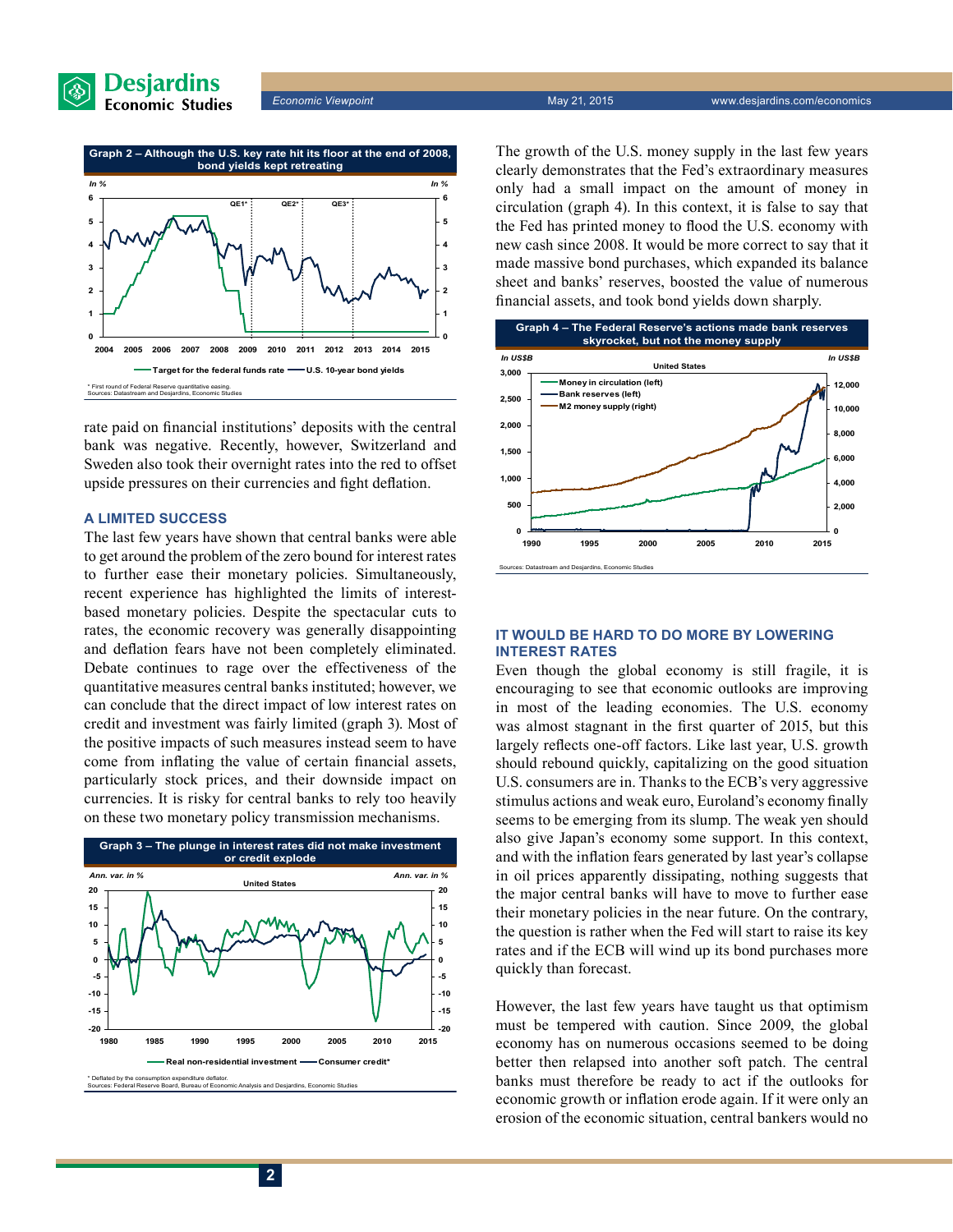*Economic Viewpoint* May 21, 2015 www.desjardins.com/economics



doubt resort to the very tools they used recently, that is, key rate cuts or further purchases of financial securities, which would probably take bond yields to new lows.

In the event of a major shock, such as a financial crisis similar to the one experienced in 2008, everything suggests that these tools would however be insufficient. To further relax their monetary policies, major central banks could be tempted to take their key rates further into negative territory. It is hard to envision such additional cuts having a substantial positive impact on economic growth or inflation expectations, however, particularly in a situation of financial panic, in which plunging consumer and business confidence would put the brakes on demand for credit. Rates this negative would also cause a lot of concern in the financial sector, and could therefore hurt credit supply. Very negative deposit rates could also prompt savers to take their money out of the banks and develop other, less expensive ways to hang onto it (cash, safe deposit boxes, investments in foreign jurisdictions). Note that, in the event of a worldwide crisis, the stimulus provided by negative rates through local currency depreciation could not help all countries at the same time.

#### **Interest rates are an ineffective tool in the event of a liquidity trap**

In light of the events of recent years, we can easily imagine a scenario in which central banks end up in a situation in which interest rate tools—traditional or unconventional would not be enough to combat deflationary forces. Since the Great Depression of the 1930s and the works of Keynes, economic theory is well aware that this kind of situation can arise, especially when the economy falls into a liquidity trap in which credit and investment no longer respond to interest rate levels. The mixed effect of the last few years' highly aggressive monetary policies suggests that the global economy fell into a situation similar to a liquidity trap after the 2008 crisis.

Theoretically, it would be easy, even in a liquidity trap, to create inflation within a fiat monetary system in which nothing limits the government's ability to increase the supply of money. A central bank backed by its government would only have to use the printing press to really flood its economy with currency. In 1969, Milton Friedman used the expression "helicopter drop" to refer to this option, which we will describe as direct monetary stimulus (DMS) for the rest of this article. An extreme example of DMS would be to send a cheque for several thousand dollars to every person in the country every month. In this case, prices would inevitably explode, as consumers would realize that the real value of the money they have is going to decline. They would therefore rush to spend the cash received and would be prepared to pay a lot more to acquire real goods. In an important speech in 2002,<sup>2</sup> Ben Bernanke did not hesitate to assert that "under a paper-money system, a determined government can always generate higher spending and hence positive inflation."

#### **Printing money in practice**

In reality, it would be hard for a central bank to decide, on its own, to start sending cheques out to the population, for both legal reasons, and in terms of legitimacy. It would be better, and even necessary, to coordinate with the government before moving ahead with DMS. In this context, the most realistic way to inject money directly into the economy would be for the government to proceed with big tax cuts directly financed by the central bank.<sup>3</sup> To finance the tax cut, the government could issue infinite-term bonds that pay no interest; the central bank would buy them by creating new money. This way, the tax cut would not erode the government's financial situation and would not raise fears of future tax increases.4 Irreversibility of a DMS is essential to maximize its effectiveness. A tax cut like this would have a clear positive impact on consumption, at least nominally, and would therefore put upside pressure on inflation without using the interest rate and credit transmission channel. Similarly, a central bank could finance public spending or investment directly. The effect on consumption and inflation would be less direct, but it would still provide effective support for economic activity without using the usual monetary policy transmission mechanisms.

#### **Why is DMS a major taboo for central banks?**

If central banks possess an effective tool to stimulate activity and eradicate deflation risks, why have they not used it in the last few years? The answer is because printing money to finance public spending would break several modern monetary policy taboos and, in some cases, would even be illegal. As we said earlier, for maximum effectiveness, DMS must be irreversible. This means that the central bank would not be able to backpedal if its stimulus proved too effective and overly intense inflationary pressures materialized. Implementing DMS would therefore force central banks to shelve their inflation targets, at least

<sup>2</sup> Remarks by Federal Reserve Governor, Ben Bernanke, before the National Economists Club (Washington, D.C.) on November 21, 2002: "Deflation: Making sure 'It' doesn't happen here," [www.federalreserve.gov/boarddocs/](http://www.federalreserve.gov/boarddocs/Speeches/2002/20021121/default.htm) [Speeches/2002/20021121/default.htm.](http://www.federalreserve.gov/boarddocs/Speeches/2002/20021121/default.htm)

<sup>&</sup>lt;sup>3</sup> In 2003, Ben Bernanke proposed this solution for Japan in his speech "Some Thoughts on Monetary Policy in Japan," [www.federalreserve.gov/](http://www.federalreserve.gov/boarddocs/speeches/2003/20030531/) [boarddocs/speeches/2003/20030531/.](http://www.federalreserve.gov/boarddocs/speeches/2003/20030531/)

<sup>4</sup> The Ricardian equivalence proposition holds that, if consumers fear a tax cut would eventually be reversed, they could save the money rather than spend it, with no impact on demand.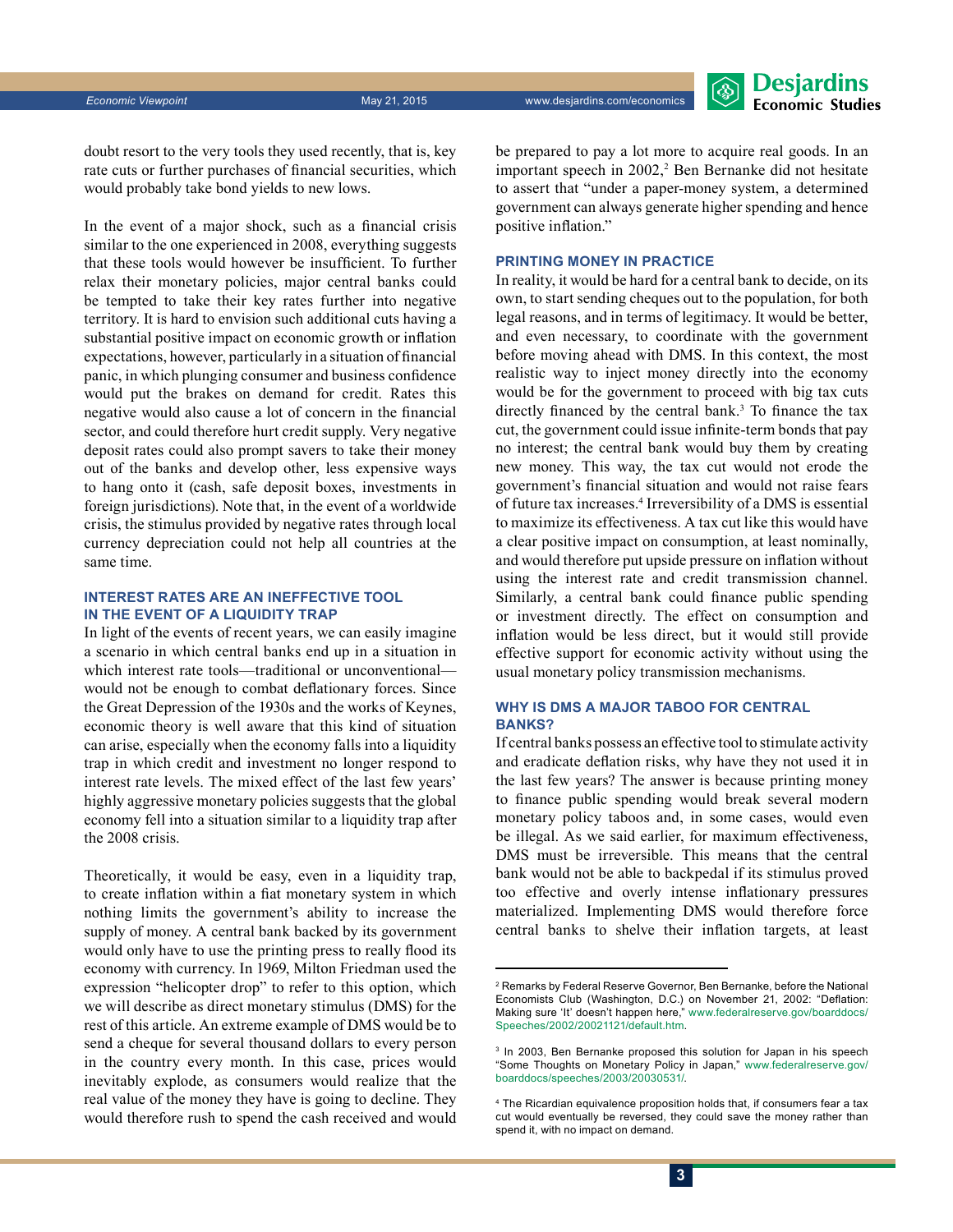

temporarily. Coordinating with government would also dangerously reduce central bank independence.

Inflation targets and independence are two of the main underpinnings of modern monetary policy, so central bankers are understandably reticent about implementing or even contemplating DMS. In November 2014, BoE Governor Mark Carney told a journalist that he could not "envisage any circumstance" in which it would be appropriate for a leading nation's central bank to resort to a helicopter drop.<sup>5</sup> The main reasons for this dismissal are the irreversibility of this type of action and the fact that it could strip all discipline from fiscal policy. Central bankers' reticence is also justified by the fact that, historically, use of the printing press to finance public spending has led to several episodes of skyrocketing inflation (the German experience in the early 1920s, Zimbabwe at the beginning of the new millenium, and so on). This is why even DMS partisans think it should be rigorously controlled.<sup>6</sup>

#### **Have we already started to inch toward DMS?**

For modern central bankers, true DMS is like the atomic bomb for the U.S. army: an essential weapon that they hope never to have to use. In theory, simply the possibility of DMS should be enough to ensure that true deflation does not settle into a fiduciary monetary system. In fact, we are not aware of a major deflationary crisis in any economy that uses floating paper currency. The Japanese example does not count because deflation there has always been fairly subdued (graph 5), explaining why the BoJ has never resorted to DMS.



<sup>5</sup> <sup>5</sup> Press conference following the release of the November 12, 2014<br>*Inflation Report.* www.bankofengland.co.uk/publications/Documents/ *Inflation Report*, [www.bankofengland.co.uk/publications/Documents/](http://www.bankofengland.co.uk/publications/Documents/inflationreport/2014/conf121114.pdf) [inflationreport/2014/conf121114.pdf](http://www.bankofengland.co.uk/publications/Documents/inflationreport/2014/conf121114.pdf).

If an official helicopter policy is hard to imagine, this does not mean that central banks could not engage in more subtle use of this type of tool to support the economy. Central bank's role in a DMS is essentially to create money and use it to buy government bonds. In fact, that is exactly what the central banks have been doing in the last few years when they make massive government bond purchases. Of course, central banks are buying normal, interest-paying securities on the secondary markets. Because most central banks are part of the government, or hand their profits over to it, the government ends up paying interest to itself, however. The fact that bonds are purchased on the secondary rather than primary market also has no practical impact on the effect of the purchases on governments' financing constraints.

The evolution of the quantity of U.S. government outstanding clearly demonstrates the big impact the Fed's purchases had on the U.S. government's need for external financing (graph 6). Without de Fed, the other investors would have had to increase their holding of U.S. bonds by 65% since the end of 2008, instead of 33%. This combined with the spectacular drop in bond yields that largely resulted from central bank actions, has certainly given the U.S. government a lot more room to manoeuvre in recent years. The situation is similar in other economies in which central banks engaged in quantitative purchases. Because of financial market internationalization, the drop in bond yields resulting from quantitative policies also helped the budget situations in countries in which central banks did not buy bonds, like Canada.



Some therefore charge that central banks are already monetizing their government's debt. The Fed acknowledges that its actions may look like debt monetization. However, for Fed leaders, this is a false perception. Firstly, they argue that monetization is not involved because the purpose of the purchases was not to help the government finance its expenditures, but rather to lower interest rates to meet

<sup>6</sup> For example, see: Adair Turner, "Debt money and Mephistopheles: How do we get out of this mess?" Cass Business School, February 6, 2013, 46 p., [www.fsa.gov.uk/static/pubs/speeches/0206-at.pdf](http://www.fsa.gov.uk/static/pubs/speeches/0206-at.pdf).